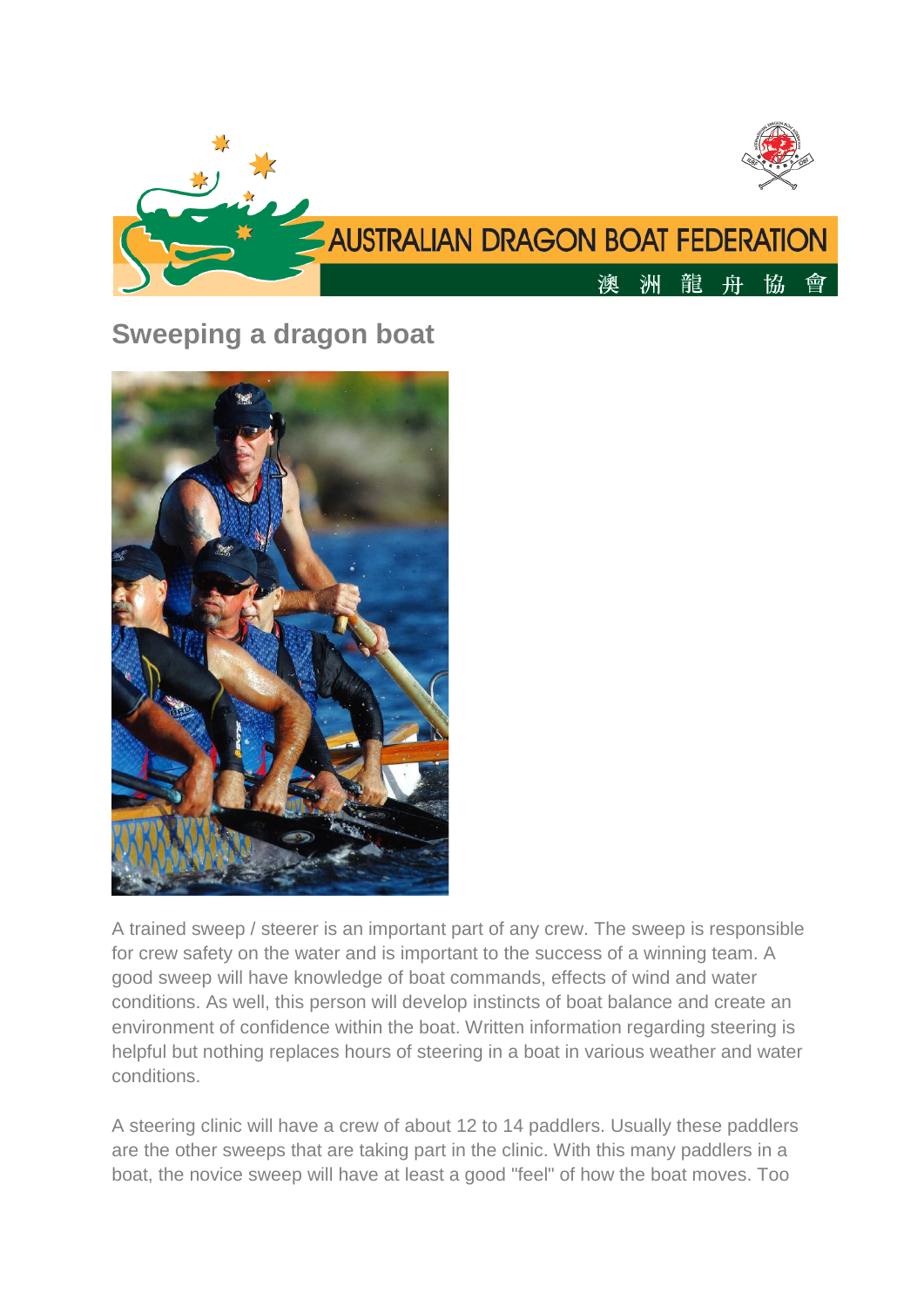few paddlers in a boat will allow for easy correction but with no sense of the power and weight of a full boat. Too many paddlers and the novice sweep will be overpowered and be unable to "right" the boat in the intended path. The "lighter" 12- 14 paddlers in a boat allows the sweep to manoeuvre the boat easier than a full boat.

Different boat models (Champion, Swift, BUK) because of their hull shapes track different than other boats. Some boats are easier to "lose" than others but will be easier to "correct" while other boat hulls track or stay straighter longer but when they do go out of position they are tougher to correct.

The first thing we teach at a clinic is for a sweep to "spin the boat" first clock wise a full 360 degrees and then counter clockwise. This type of manoeuvre is done when the boat is stationary or moving very slowly. The steering oar or sweep is always located at the left side of a dragon boat and usually right behind the tenth paddling row. Key points to remember: for a counter-clockwise spin, the steering oar starts close to the tail of the boat and sweeps out away from the boat and for a clockwise spin, the steering oar starts away from the boat and pulls water towards the boat. For this manoeuvre, the steering oar needs to be pushed down through the "ring or Ubolt or roped pegs" attached to the boat otherwise the handle of the oar will hit the last paddler on the left. The deeper the steering oar is in the water, the more resistance on the blade.

Next, the sweep will be allowed to take control of the boat while half the crew is paddling. Once the sweep gets somewhat of a feel for keeping the boat straight, the rest of the crew can join in.

#### Key Points:

1/ foot stance - at least shoulder width apart or more. Usually right foot ahead of left foot. Try to keep the legs relaxed as you try to get your "boat balance" or "sea legs". Let foot should be against the left side as much as possible. Left knee or shin can be resting against the left gunwale or left side to extra stability. The right foot is the "pressure foot". Which every direction you want the boat to go or turn you want to make is the side you want to move your right foot towards (i.e.: for right turns your right foot moves to the right side to brace the boat and when moving the boat to the left the right foot will go to the left side to apply pressure on that side).

2/ hand positions - right hand on the "T-handle" at the top and left hand about waist / hip level around mid-shaft.

3/ stand up straight or at least comfortably - many novices will crouch down because they worry about losing balance and/or falling out.

4/ hips squared - I advocate the hips squared with right foot forward. If my torso /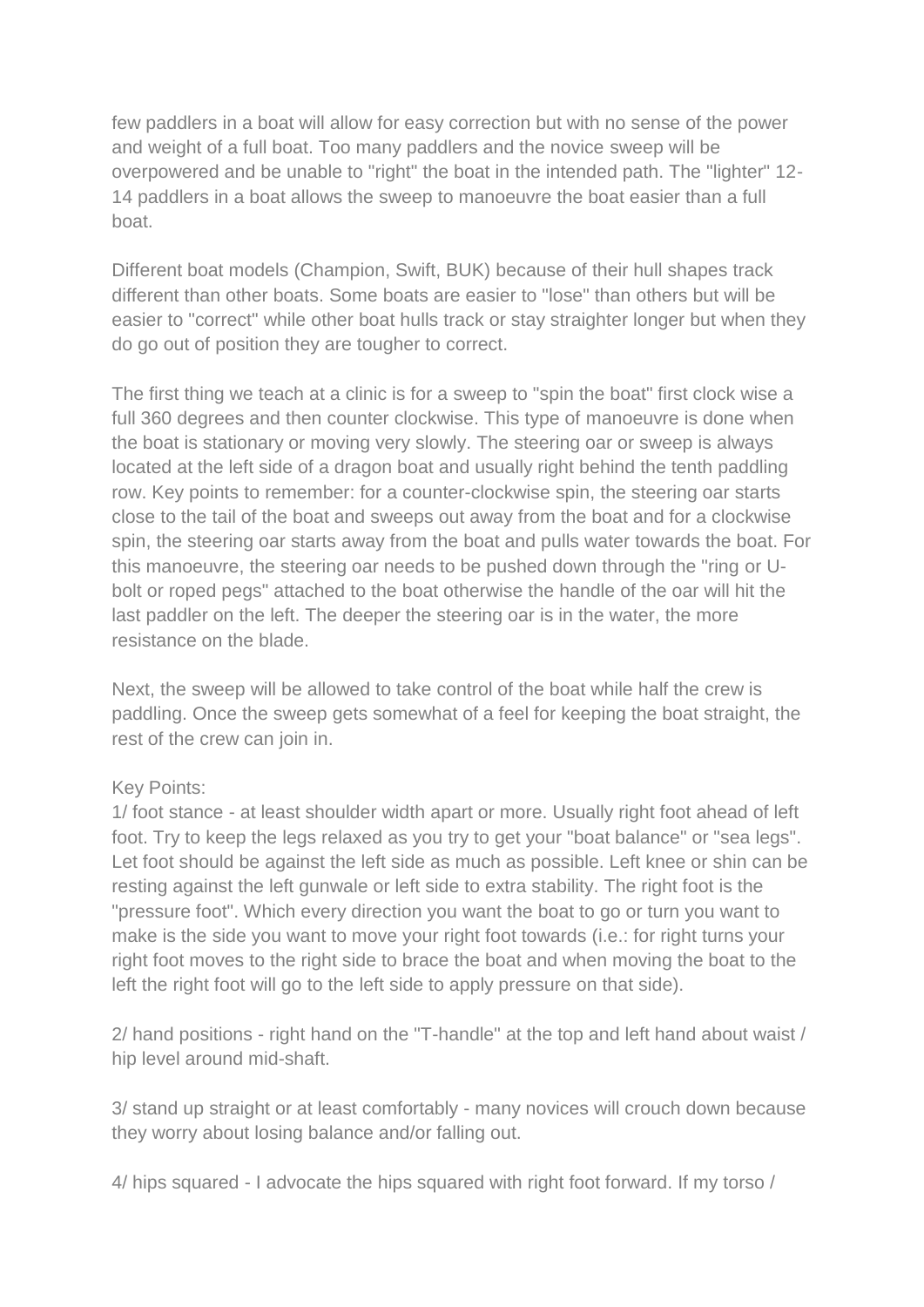hips face forward , it will give greater stability side to side important for pushing or pulling the steering oar. As well, if my torso is squared, the steering oar is closer to my hip and the steering shaft can rest on my hip. This allows me to push the steering oar out with my hip (instead of just my arms) for right turns which seems to be the common problem for new steerers.

**Neutral Position** - There is an angle of the steering oar blade that has equal water pressure on both planes of the blade while the boat is moving. This is the neutral position. Most sweeps think that the steering oar handle needs to be over to left side since the steering column is mounted over to that side. Not true, there is "neutral" with the steering handle over the water and "neutral" with the steering handle inside the boat and all angles in between. Facing the front, the "T-handle" will be rotated to about 1 o'clock to 2 o'clock for neutral. The "T-handle" is NOT straight up and down or 12 o'clock for neutral because the steering column being mounted on the left of the boat. By turning the "T-handle" slightly back and forth while the boat is running straight, you will feel the pressure on the steering oar on both sides evenly. This is neutral.

## **3 Steering Methods**

**1/ Push and Pull** - from the neutral position, if the boat needs to go left, the "Thandle" of the steering oar is pulled towards the steerer. As well the right foot should move to the left side to get better leverage. If the boat needs to go right, the "Thandle" of the steering oar is pushed out. Move your right foot to the right side as much as possible to push off that side. Often used for hard turns and emergency situations

**2/ Handle Rotation** - from the "neutral" position, if the boat needs to go left, the top part of the "T-handle" needs to rotate away from the steerer (counter-clockwise). If the boat needs to go right, the top part of the "T-handle" needs to rotate towards the sweep (clock-wise). Another explanation used is the "thumb gauge". With the right hand on the "T-handle" and the thumb at the top, if the thumb rotates clock-wise the right the boat will also go right. If the thumb rotates counter clock-wise to the left with the "T-handle", the boat will go left. So therefore whichever way the right thumb points is the direction the boat will go. Often used for fine adjustments and minimizing steering oar resistance. Ideal for races.

**3/ Combination of Push/Pull and Handle Rotation** - this is probably the most common although either of the other two can be used exclusively during race situations. And probably all have used both methods and some point or another. Footwork / placement is the same for all of the methods.

Technical Explanation - The steering oar mounted on the left side of the boat and the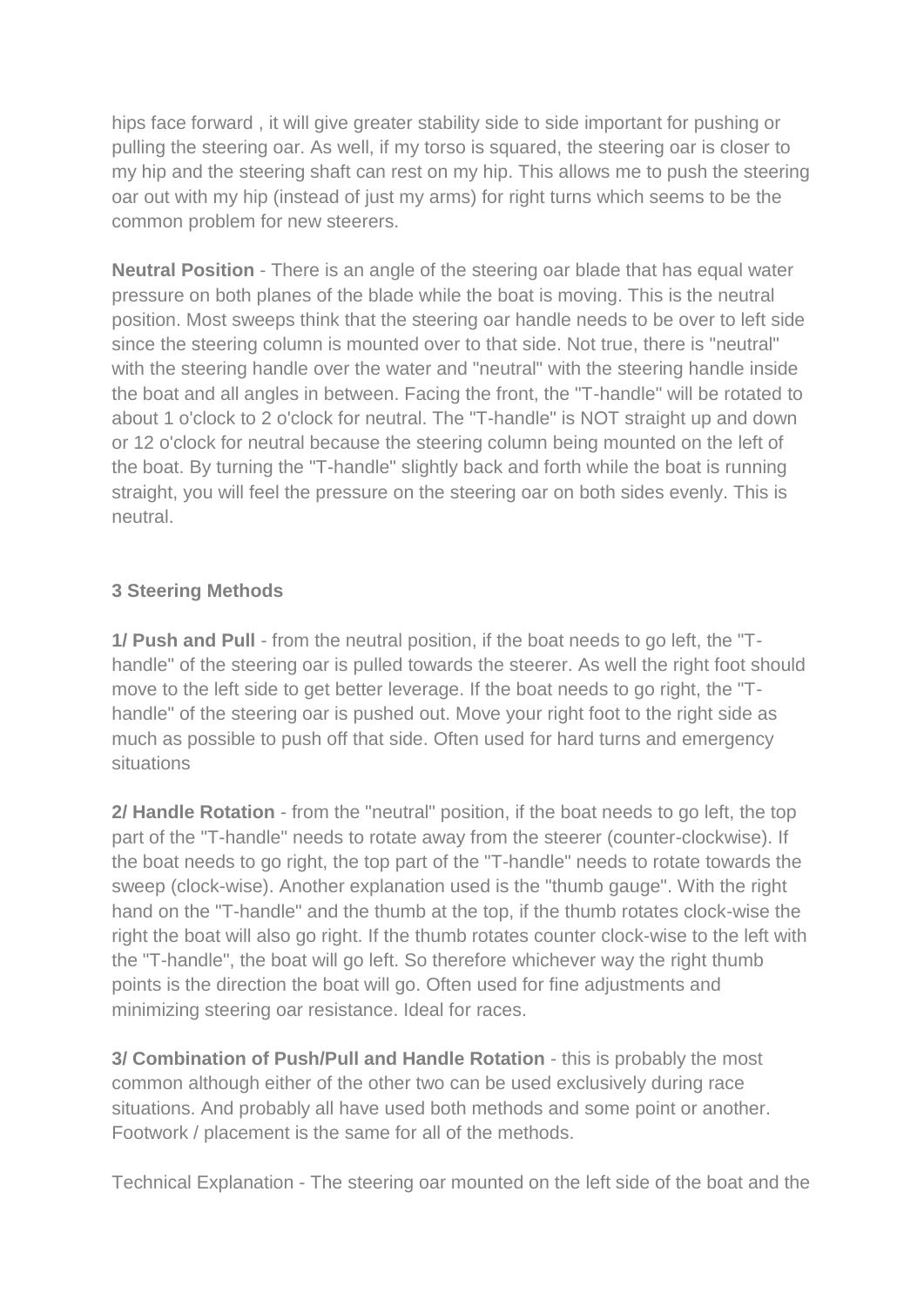blade glides through the water. For all intents and purposes, the plane of the blade facing the sweep is the "inside of the blade" and the portion facing away from the sweep is the "outside of the blade". Any water pressure on the "inside of the blade" causes the tail of the boat to shift left and therefore the boat will go right. This is done by either pushing the handle out and/or turning the top of the "T-handle" towards the sweep. Visa versa for the other direction.

### **CAUTIONS:**

As you change from a right turn to left turn, the steering oar shaft will bounce around the steering column / U-bolt / rope. This is normal. The pressure on the steering blade will change from one plane to the other plane (or right side to left side or vice versa) and it is very easy to knocked off the boat if you are not ready for that pressure shift or if you have "over-steered". Remember that the position of the right foot will give you the stability for the pressure changes from one side of the steering blade to the other. The right foot is placed to whichever side you are trying to move the boat. Also the deeper the steering oar is in the water the less control you will have to manoeuver the steering oar. It may feel like it is "stuck" or "jammed". I recommend the steering oar blade to be in about half to fully submerged by no deeper. The angle of the steering oar will be about 45 degrees or less. Just tilt the handle downwards and there will be less blade in the water.

### **Race Situations**

It is recommended that a sweep have at least 20 hours of practices before attempting to steer at a competition. During competition and especially for start situations, it is up to the sweep to get the boat on the starting line with minimal energy output from the crew. To be avoided is excessive energy sapping "draw" strokes to bring the boat back into the centre of the lane or backing up at the start line. It is recommended that the boat approaches the start line with the other teams. Setting on the start line too early may cause your boat to drift out of position resulting in necessary draw strokes or having the Starter shoot the gun right after he asks you to back up the boat. Arriving too late on the start line may have you well behind the line when the starter shoots his gun. A cross-wind further emphasizes the importance of approaching the start line together with the other teams. On a left-right cross wind, the boat should be approaching on the left side of the lane because the wind will blow the boat to the centre of the lane. It will take experience to be able to set the boat in the middle of the lane on a windy day. Of course as more and more event have "held starts", some of the race start antics by teams and weather related problems will be eliminated.